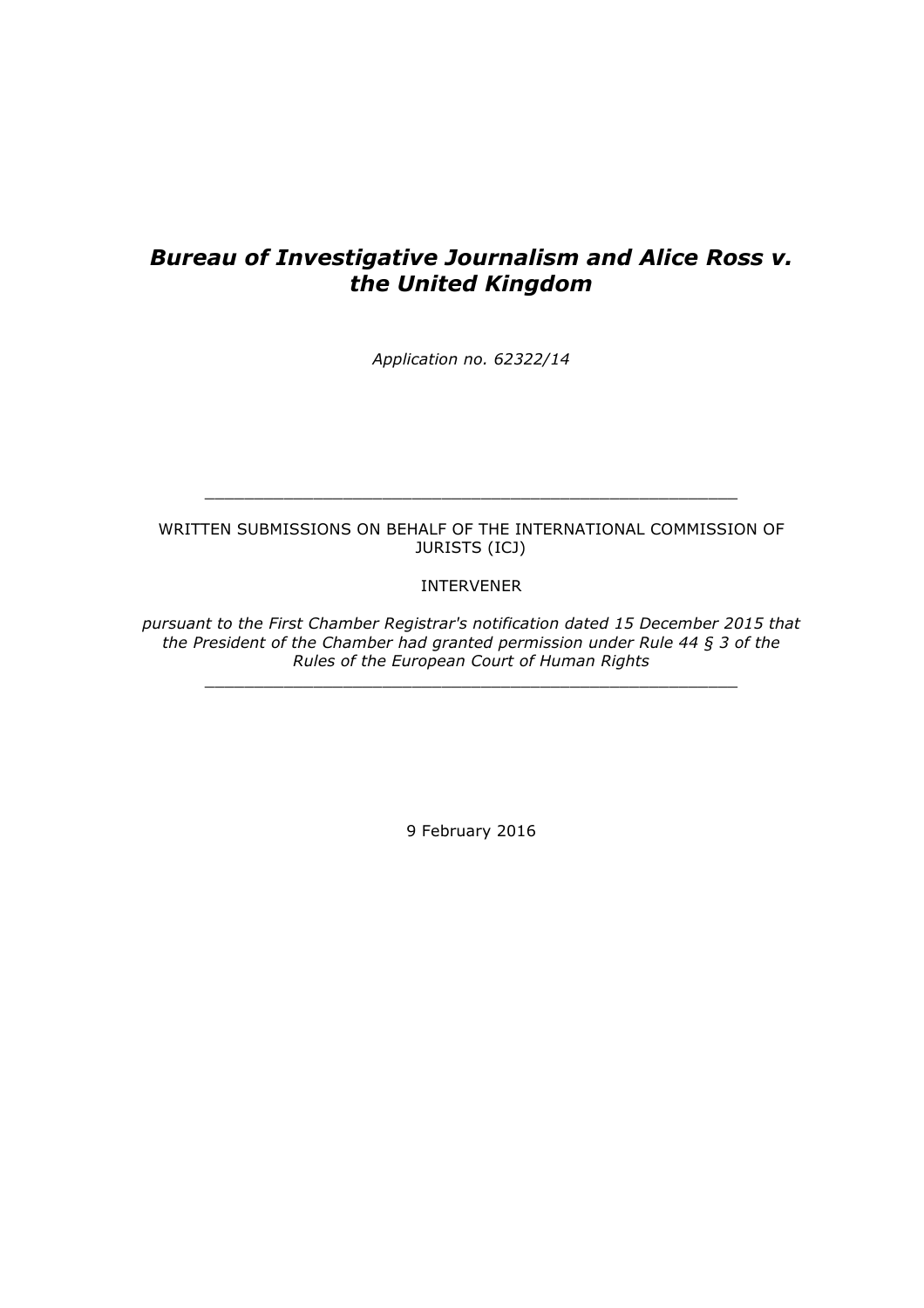# **1. Introduction**

In these submissions, the ICJ addresses (1) the scope of the rights to privacy and freedom of expression within the meaning of articles 8 and 10 ECHR and of their limitations in relation to metadata; (2) the attribution of State responsibility under international law for Convention violations caused via mass or 'bulk' surveillance programmes, in particular those involving the gathering of metadata and the related positive obligations of states, and (3) the application of the Convention to the extraterritorial dimensions of mass surveillance programmes on the enjoyment of these rights. The present submissions reproduce *mutatis mutandis* the ICJ's submission in the case *Big Brother Watch v United Kingdom.*

# **2. The right to privacy and information data (metadata)**

In its jurisprudence, this Court has repeatedly held that the interception of communications engages article 8 ECHR.<sup>1</sup> It has further held that "[t]he mere storing of data relating to the private life of an individual amounts to an interference within the meaning of Article 8" and that "[t]he subsequent use of the stored information has no bearing on that finding."<sup>2</sup> The Court has not considered the nature of the content of the information significant for these purposes. $3$ 

The technical term "metadata" describes data that provides information about other data.<sup>4</sup> A typical manifestation of metadata has been described by the Court of Justice of the European Union (CJEU) as

*"*[*including*] *data necessary to trace and identify the source of a communication and its destination, to identify the date, time, duration and type of communication, to identify the users' communication equipment, and to identify the location of mobile communication equipment, data which consist, inter alia, of the name and address of the subscriber or registered user, the calling phone number, the number called and an IP address for Internet services. [They make it possible] to know the identity of the person with whom a subscriber or registered user has communicated and by what means, and to identify the time of the communication as well as the place from which that communication took place. They also make it possible to know the frequency of the communications of the subscriber or registered user with certain persons during a given period."<sup>5</sup>*

Metadata allow for the drawing of very precise inferences as regards the private lives of the persons whose data has been intercepted, "such as the habits of everyday life, permanent or temporary places of residence, daily or other movements, the activities carried out, the social relationships of those persons and the social environments frequented by them."6 The Article 29 Working Party, an EU group gathering the authorities responsible for overseeing data protection in EU Member States, has affirmed that "metadata often yield information more easily

 <sup>1</sup> *Malone v. United Kingdom,* ECtHR, Application No. 8691/79, Judgment of 2 August 1984, para. 64; *Weber and Saravia v. Germany,* ECtHR, Application No. 54934/00, Judgment (Admissibility) of 29 June 2006, para. 77; *Liberty and Others v. United Kingdom,* ECtHR, Application No. 58243/00, Judgment of 1 July 2008, para. 56; *Kennedy v. United Kingdom*, ECtHR, Application No. 26839/05, Judgment of 18 May 2010, para. 118; Article 8 ECHR is analogous to article 17 ICCPR. <sup>2</sup> *S. and Marper v. United Kingdom*, ECtHR, Applications Nos. 30562/04 and 30566/04, Judgment [GC] of 4 December

<sup>2008,</sup> para. 67; *Leander v. Sweden*, ECtHR, Application No. 9248/81, Judgment of 26 March 1987, para. 48; *Amann v.* Switzerland, ECtHR, Application No. 27798/95, Judgment [GC] of 16 February 2000, para. 69.<br><sup>3</sup> Amann v. Switzerland, op.cit., para. 70; Digital Rights Ireland v. Minister of Communications & Others, CJEU, cases C-

<sup>293/12</sup> and C-594/12, Judgment of 8 April 2014, para. 33.

<sup>4</sup> http://www.merriam-webster.com/dictionary/metadata (Accessd 29 January 2016).

<sup>5</sup> Digital Rights Ireland v. Minister for Communications & Others, op. cit., para. 26. 6 *Ibid.*, para. 27.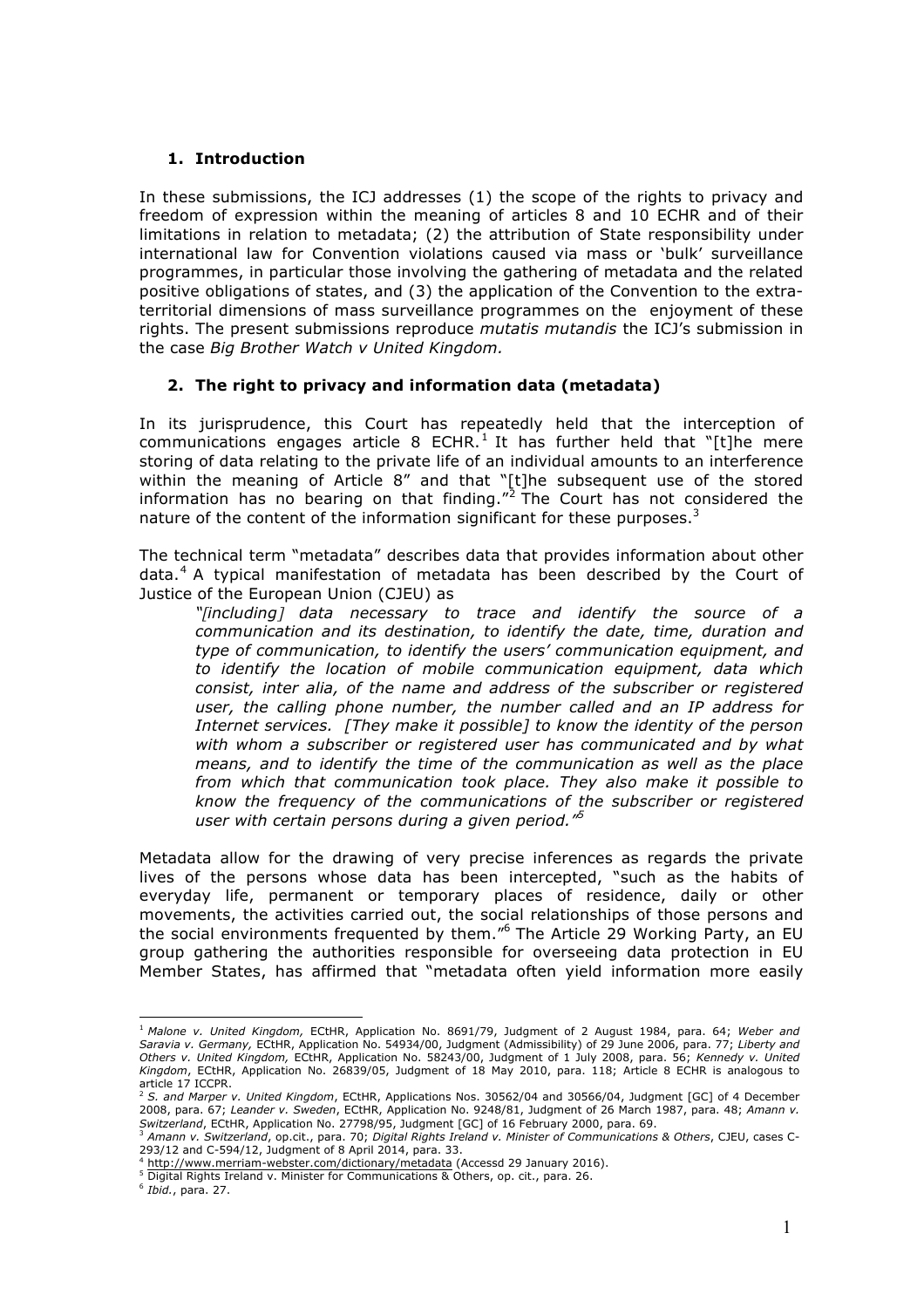than the actual contents of our communications do. $77$  It also stressed that, both under the Council of Europe's Convention for the Protection of Individuals with regard to Automatic Processing of Personal Data ('Convention no. 108') and the EU Directive 95/46/EC, "metadata are personal data and should be protected."<sup>8</sup> The Venice Commission reached the same conclusion.9

Recent technological advances have significantly increased the capacity for sophisticated and invasive mass surveillance through gathering of communications data of email, mobile phone and internet services and have allowed a detailed profile of any individual's activities and relationships to be built using such intercepted data. As a result, this level of interception and surveillance has meant that the risk of infringement with the rights to private life and freedom of expression has considerably grown. <sup>10</sup> In *Szabó and Vissy v. Hungary*, the Court stressed that "… the possibility occurring on the side of Governments to acquire a detailed profile … of the most intimate aspects of citizens' lives may result in particularly invasive interferences with private life. …This threat to privacy must be subjected to very close scrutiny both on the domestic level and under the Convention. The guarantees required by the extant Convention case-law on interceptions need to be enhanced so as to address the issue of such surveillance practices."<sup>11</sup>

Article 8.2 ECHR envisages strictly limited circumstances that make some limitations permissible, where they are 'necessary in a democratic society' for the stated legitimate purposes. In relation to mass surveillance, including through interception and storage of metadata, the requirement of necessity in a democratic society means that the surveillance must be strictly necessary both for the interests enumerated in article 8 ECHR in general and for the obtaining of vital intelligence in an individual operation in particular. The Court has stressed that "any measure of secret surveillance which does not correspond to these criteria will be prone to abuse by the authorities with formidable technologies at their disposal."<sup>12</sup>

The CJEU, in its recent *Schrems* judgment, held that legislation authorizing mass exchange of data, including metadata from the EU to the US, will not be considered strictly necessary "where it authorizes, on a generalized basis, storage of all the personal data of all the persons whose data has been transferred … without any differentiation, limitation or exception being made in the light of the objective pursued and without an objective criterion being laid down by which to determine the limits of the access of the public authorities to the data, and of its subsequent use, for purposes which are specific, strictly restricted and capable of justifying the interference which both access to that data and its use entail. $^{\prime\prime}$ 13 There is an even greater need for safeguards where personal data are undergoing automatic processing, especially when such data are used for police purposes.<sup>14</sup>

The UN High Commissioner for Human Rights, in a general report on *Human Rights in the Digital Age*, concluded that mass surveillance programmes are arbitrary *per se*. <sup>15</sup> Similarly, the Article 29 Working Party affirmed that "[u]nder no circumstances

 <sup>7</sup> Article 29 Data Protection Working Party, *Opinion 04/2014 on surveillance of electronic communications for intelligence and national security purposes*, EU Doc. 819/14/EN WP 215, 10 April 2014, p. 5. <sup>8</sup> *Ibid*.

<sup>9</sup> European Commission for Democracy through Law (Venice Commission), *Report on the Democratic Oversight of Signals Intelligence Agencies*, adopted at its 102nd Plenary Session (Venice, 20-21 March 2015), Strasbourg, 15 December 2015 CDL-AD(2015)011, Study No. 719/2013, paras. 58-59.

<sup>10</sup> *Copland v. United Kingdom*, ECtHR, Application No. 62617/00, Judgment of 3 April 2007, para. 41; *Szabó and Vissy v. Hungary,* ECtHR, Application No. 37138/14, Judgment of 16 January 2016, para. 49.; Statement of the Article 29 Data Protection Working Party on the impact of the development of big data in the protection of individuals with regard to the processing of their personal data in the EU, adopted on 16 September 2014.

<sup>11</sup> *Szabó and Vissy v. Hungary*, op. cit., para. 70.

<sup>12</sup> *Judd., para 73.*<br>1<sup>2</sup> *Ibid., para 73.*<br><sup>13</sup> Maximilan Schrems v. Data Protection Commissioner, CJEU, case C-362/14, Judgment of 6 October 2015, para. 93.

<sup>14</sup> Digital Rights Ireland v. Minister of Communications & Others, op.cit., paras. 54-55.<br><sup>15</sup> Report of the Office of the United Nations High Commissioner for Human Rights (OHCHR), The right to privacy in the *digital age*, UN Doc. A/HRC/27/37, paras. 25-26.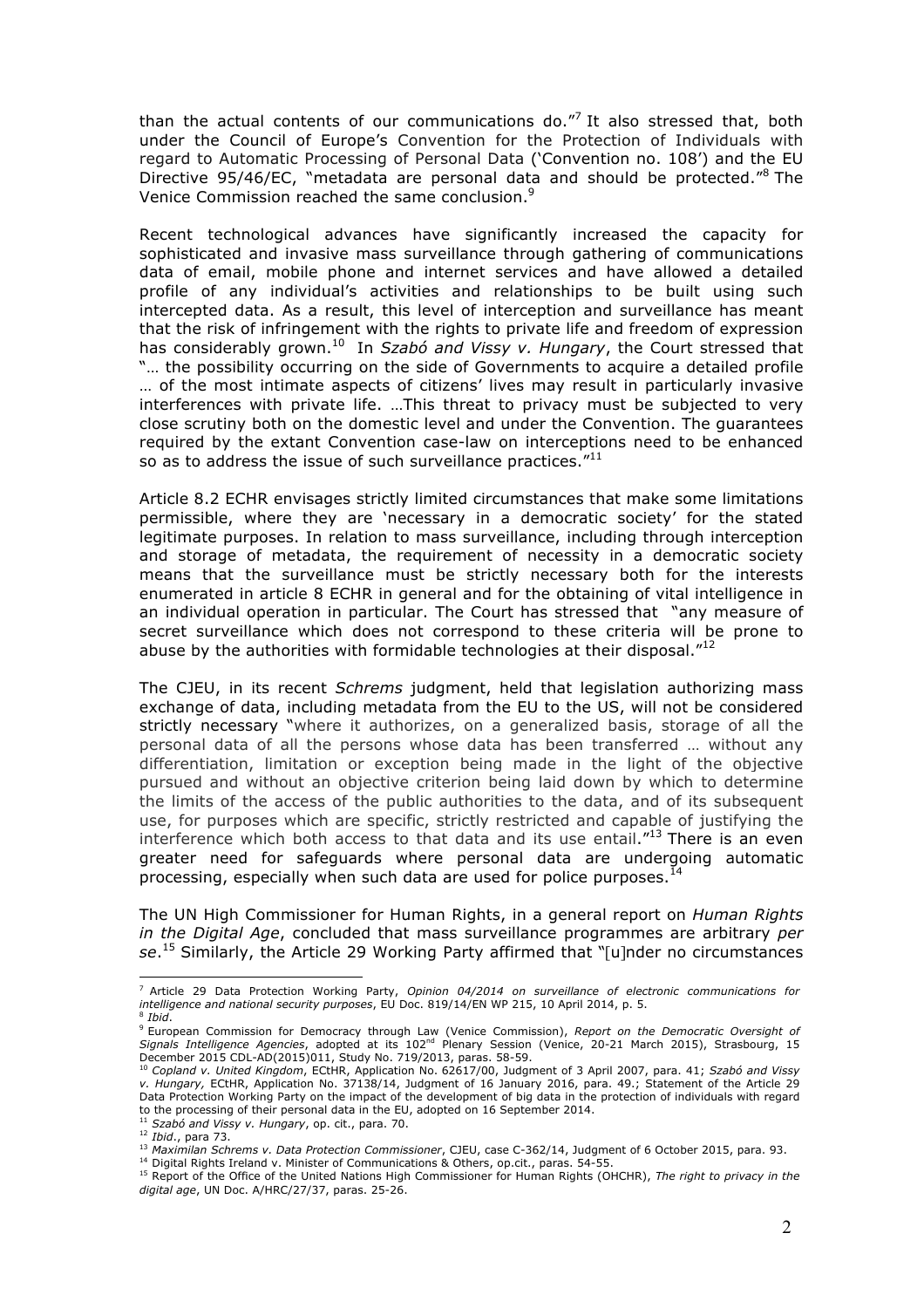surveillance programmes based on indiscriminate, blanket collection of personal data can meet the requirements of necessity and proportionality."16

#### **In light of the scale and scope of the interference with privacy entailed in mass surveillance, the ICJ submits that the distinction between acquisition of metadata and content surveillance is outdated and can no longer stand.**

## **3. The right to freedom of expression and metadata**

The rights to privacy and freedom of expression, protected under article 10 ECHR, are interlinked and mutually dependent:  $17$  an infringement on one can be both the cause and consequence of an infringement upon the other.<sup>18</sup> Such protection is endangered by mass surveillance, including by gathering of metadata.

Article 10 ECHR is analogous to article 19 of *the International Covenant on Civil and Political Rights* (ICCPR) and protects all forms of expression and the means of their dissemination, including "all forms of audio-visual as well as electronic and internetbased modes of expression."<sup>19</sup> The UN Special Rapporteur on the promotion and protection of the right to freedom of opinion and expression has found that it is for States to guarantee that the "rights to freedom of expression and privacy are at the heart of their communications surveillance frameworks", in order to meet their human rights obligations.<sup>20</sup>

The Committee of Ministers of the Council of Europe has declared that mass surveillance practices "can have a chilling effect on citizen participation in social, cultural and political life and, in the longer term, could have damaging effects on democracy. They can also undermine the confidentiality rights associated with certain professions, such as the protection of journalists' sources, and even threaten the safety of the persons concerned. More generally, they can endanger the exercise of freedom of expression and the right to receive and impart information protected under Article 10 of the European Convention on Human Rights."<sup>21</sup> The Committee further emphasized that the "right to freedom of expression applies to both online and offline activities, regardless of frontiers. In a Council of Europe context, its protection should be ensured in accordance with Article 10 of the Convention and the relevant case law of the European Court of Human Rights."<sup>22</sup>

The Special Rapporteurs on freedom of expression of the UN Human Rights Council and the Inter-American Commission on Human Rights have found "especially concerning that indiscriminate access to information on communication between persons can have a chilling effect on the free expression of thought and the search for and distribution of information in the region. $123$ 

The European Parliament has similarly declared mass surveillance of human beings to be incompatible with "freedom of expression, of the press, of thought, of

 <sup>16</sup> Article 29 Data Protection Working Party (10 April 2014), *op. cit.,* p. 6.

<sup>17</sup> *Telgraaf Media Nederland Landelijke Media b.v. and Others v. the Netherlands*, ECtHR, Application No. 39315/06, Judgment of 22 November 2012, para. 88.

<sup>&</sup>lt;sup>18</sup> Frank La Rue, UN Special Rapporteur on the promotion and protection of the right to freedom of opinion and

expression, Report 2013, UN Doc. A/HRC/23/40, (2013), para. 79.<br><sup>19</sup> Human Rights Committee, *General Comment 34 on Article 19 ICCPR*, UN Doc. CCPR/C/GC/34, (2011), para 12.<br><sup>20</sup> Frank La Rue, op.cit., para. 80.<br><sup>21</sup> Decla

*Surveillance Technologies*, adopted by the Committee of Ministers on 11 June 2013 at the 1173rd meeting of the

Ministers' Deputies, para. 2. <sup>22</sup> *Recommendation CM/Rec(2011)8 of the Committee of Ministers to member states on the protection and promotion of the universality, integrity and openness of the Internet*, adopted by the Committee of Ministers on 21 September 2011 at the 1121<sup>st</sup> meeting of the Ministers' Deputies, para 2.

 $^{23}$  United Nations Special Rapporteur on the protection and promotion of the right to freedom of opinion and expression and Special Rapporteur for freedom of expression of the Inter-American Commission on Human Rights, *Joint Declaration on Surveillance Programs and their Impact on Freedom of Expression*, June 21 2013, para. 5.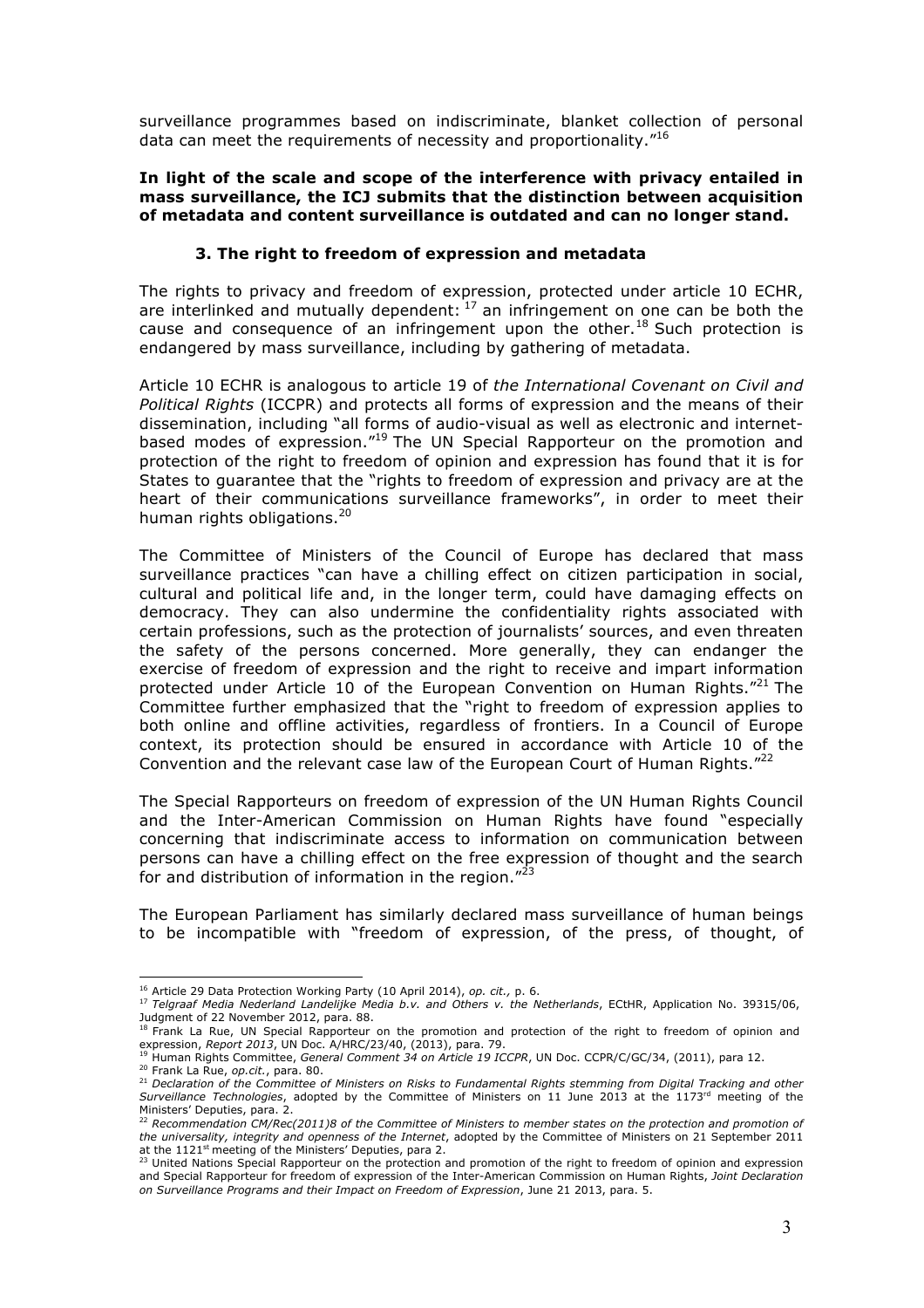conscience  $...,$  private life, data protection,  $...$ <sup> $24$ </sup> and stressed that "mass surveillance has potentially severe effects on freedom of the press, thought and speech and on freedom of assembly and of association,"<sup>25</sup> finding "crucial that the professional confidentiality privilege of … journalists, … and other regulated professions is safeguarded against mass surveillance activities." 26

### **The ICJ therefore submits that limitations of the right to privacy and the standards governing them in relation to metadata surveillance should be applied** *mutatis mutandis* **to interferences with the right to freedom of expression.**

#### **4. Mass surveillance programmes and State responsibility**

The ICJ submits that any Contracting Party's responsibility under the Convention for co-operation in mass surveillance programmes must be circumscribed by the principles contained in the Articles on State Responsibility<sup>27</sup> of the International Law Commission ("ILC Articles"), which reflect customary international law.<sup>28</sup> There are several ways in which the involvement in a mass surveillance programme may engage the responsibility of a State under international law. First, the State initiating and administering the mass surveillance programme would typically be responsible for wrongful conduct, i.e. of human rights violations arising from this programme. Secondly, the international responsibility of a State may arise in case of cooperation or contribution, in the form of aid and assistance, to the mass surveillance programme.

#### *4.1. Cooperation in a mass surveillance programme/system/enterprise*

According to article 15 of the ILC Articles, a provision relied on by this Court in *El Masri*, a breach of international law may arise from "a series of actions or omissions defined in aggregate as wrongful",<sup>29</sup> i.e. a `composite act'.<sup>30</sup> The ILC has equated this to the ECHR doctrine of 'practice incompatible with the Convention', defined as "an accumulation of identical or analogous breaches which are sufficiently numerous and inter-connected to amount not merely to isolated incidents or exceptions but to a pattern or system."31

The ICJ submits that certain mass surveillance programmes, such as those led by the US, through its National Security Agency, and its partner States, may constitute such a composite act or a 'practice incompatible with the Convention'. In mass surveillance programmes, the indiscriminate collection of data without effective safeguards and venues for redress has the potential to give rise to breaches of several Convention rights, including the rights to privacy and freedom of expression, that are 'sufficiently numerous and inter-connected' and that certainly do not amount to 'isolated incidents or exception', but rather to a true system of wrongful

 <sup>24</sup> *European Parliament resolution of 12 March 2014* on the US NSA surveillance programme, surveillance bodies in various Member States and their impact on EU citizens' fundamental rights and on transatlantic cooperation in Justice and Home Affairs ( $2013/2188$ (INI)), para. T.<br> $^{25}$  Thid many 10.

<sup>25</sup> *Ibid.*, para. 10.

<sup>26</sup> *Ibid.*, para. 11.

<sup>27</sup> International Law Commission (ILC), *Articles on the Responsibility of States for Internationally Wrongful Acts*, UN Doc. A/56/10, including commentaries contained therein: http://untreaty.un.org/ilc/texts/instruments/english/commentaries/9\_6\_2001.pdf; the articles were relied on by this Court in *Ila*ș*cu and others v. Moldova and Russia*, ECtHR, Application No. 48787/99, Judgment [GC] of 8 July 2004, paras. 320-321; and in *Verein gegen Tierfabriken Schweiz (VgT) v. Switzerland* (No.2), ECtHR, Application No. 32772/02, Judgment of 30 June 2009, para 86. 28 *Case concerning Application of the Convention on the Prevention and Punishment of the Crime of Genocide* (*Bosnia* 

*and Herzegovina v. Serbia and Montenegro*), International Court of Justice, Judgment of 26 February 2007, para. 420. ILC Articles, Article 15 para. 1.

<sup>&</sup>lt;sup>30</sup> ILC Commentary, *op. cit.*, p. 62, Article 15, para. 2. "While composite acts are made up of a series of actions and omissions defined in aggregate as wrongful, this does not exclude the possibility that every single act in the series could be wrongful in accordance with another obligation"; *Ibid.*, p. 63, Article 15, para. 9.<br><sup>31</sup> I*reland v. United Kingdom*, ECtHR, Application No. 5310/71, Judgment of 18 January 1978, para. 159: "a practice

does not of itself constitute a violation separate from such breaches."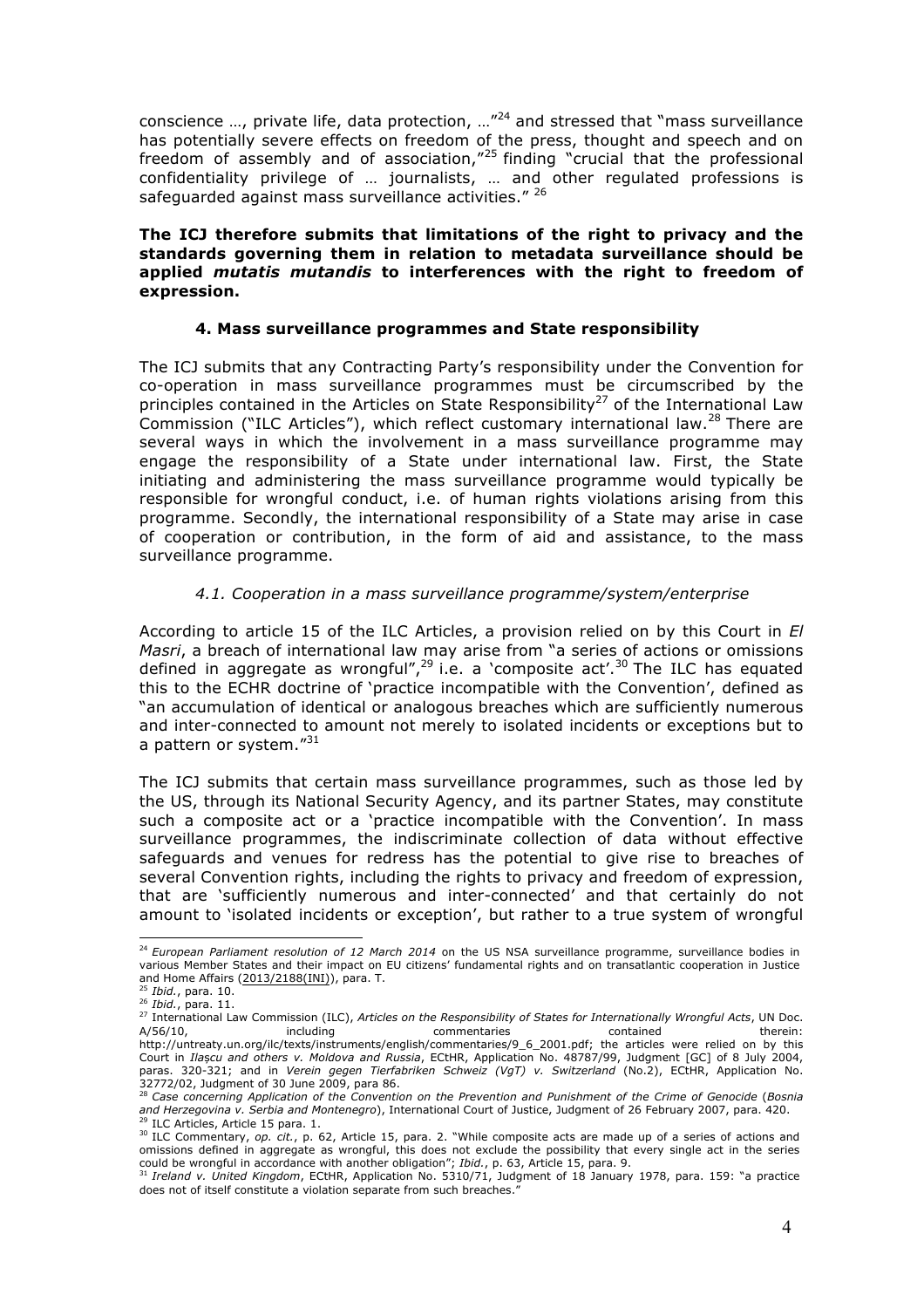conduct. For example, the Parliamentary Assembly of the Council of Europe,  $32$  the UN High Commissioner for Human Rights, $33$  and the European Parliament $34$  have found that the current mass surveillance practices led by the US National Security Agency are based on the cooperation, at the very least, of the so-called "Five Eyes" (Australia, Canada, New Zealand, the United Kingdom and the United States) and are used to "circumvent national restrictions by exchanging data on each other's citizens." <sup>35</sup> The Venice Commission, in a recent report, has highlighted the organized nature of the cooperation in these kind of operations:

*"while many states co-operate with each other by exchanging domestic and foreign intelligence with one another (and such arrangements can also be part of a treaty obligation), the links between allied states as regards signals intelligence can be even stronger. Some states have standing co-operative arrangements and tight organisational links between their signals intelligence agencies."<sup>36</sup>*

The ILC commentaries affirm that "internationally wrongful conduct often results from the collaboration of several States rather than one State acting alone."37 In this regard, the ILC refers to the case of *Certain Phosphate Lands in Nauru*, in which the International Court of Justice ruled that Australia could be held responsible for the actions taken by the Administering Authority for the Trust Territory of Nauru, which it jointly governed with the United Kingdom and New Zealand, not parties to the case before the Court.<sup>38</sup>

**The ICJ submits that the mass surveillance programmes identified by the above-mentioned resolutions involve Contracting Parties and non-Contracting Parties, acting in organized and structured forms of cooperation. The organized and structured nature of their cooperation means that the States contributing to the 'composite act' or the 'practice' with the constructive knowledge of its capacity to cause multiple human rights breaches, may be held responsible for the internationally wrongful acts committed by and via this cooperation.**

#### *4.2. Contribution or assistance in the mass surveillance programme*

The ICJ considers that, even outside of cases of organized and structured cooperation, States are also responsible where they aid or assist unlawful mass surveillance programmes that have the capacity to breach human rights obligations.

Article 16 of the ILC Articles establishes that "[a] State which aids or assists another State in the commission of an internationally wrongful act by the latter is internationally responsible for doing so if: (a) that State does so with knowledge of the circumstances of the internationally wrongful act; and (b) the act would be internationally wrongful if committed by that State.<sup>"39</sup> State responsibility may arise either from positive steps taken to assist another State in a wrongful act, or from failure to take action, required by international legal obligations, that would have prevented a wrongful act by another State.<sup>40</sup> Consistent with these principles, the

 <sup>32</sup> Parliamentary Assembly of the Council of Europe (PACE), *Resolution 2045 (2015)*, Mass surveillance A*ssembly debate*, 21 April 2015 (12th Sitting), para. 10.

<sup>33</sup> OHCHR Report, *op. cit.,* para. 4.

<sup>34</sup> European Parliament resolution of 12 March 2014, *op. cit.*, para. 1- 2.

<sup>35</sup> PACE, *op. cit.*, para. 10

<sup>36</sup> European Commission for Democracy through Law (Venice Commission), *op. cit*. 37 ILC Commentaries, *op. cit.*, p. 64, Chapter IV, para. 2.

<sup>38</sup> *Case concerning Certain Phosphate Lands in Nauru (Nauru v. Australia)*, International Court of Justice, Preliminary Objections, Judgment of 26 June 1992, para. 48; ILC Commentaries, *op. cit.,* p. 64, Chapter IV, para. 2-3.<br><sup>39</sup> ILC Articles on State Responsibility, Article 16; See further Commentary to Draft Article 16, *op. cit.*, par

<sup>&</sup>lt;sup>40</sup> ILC Commentaries, op. cit., Chapter IV, para. 4: "a State may be required by its own international obligations to prevent certain conduct by another State, or at least to prevent the harm that would flow from such conduct."; See also *Corfu Channel Case (United Kingdom of Great Britain and Northern Ireland v. Albania)*, International Court of Justice, Judgment of 9 April 1949, para. 22.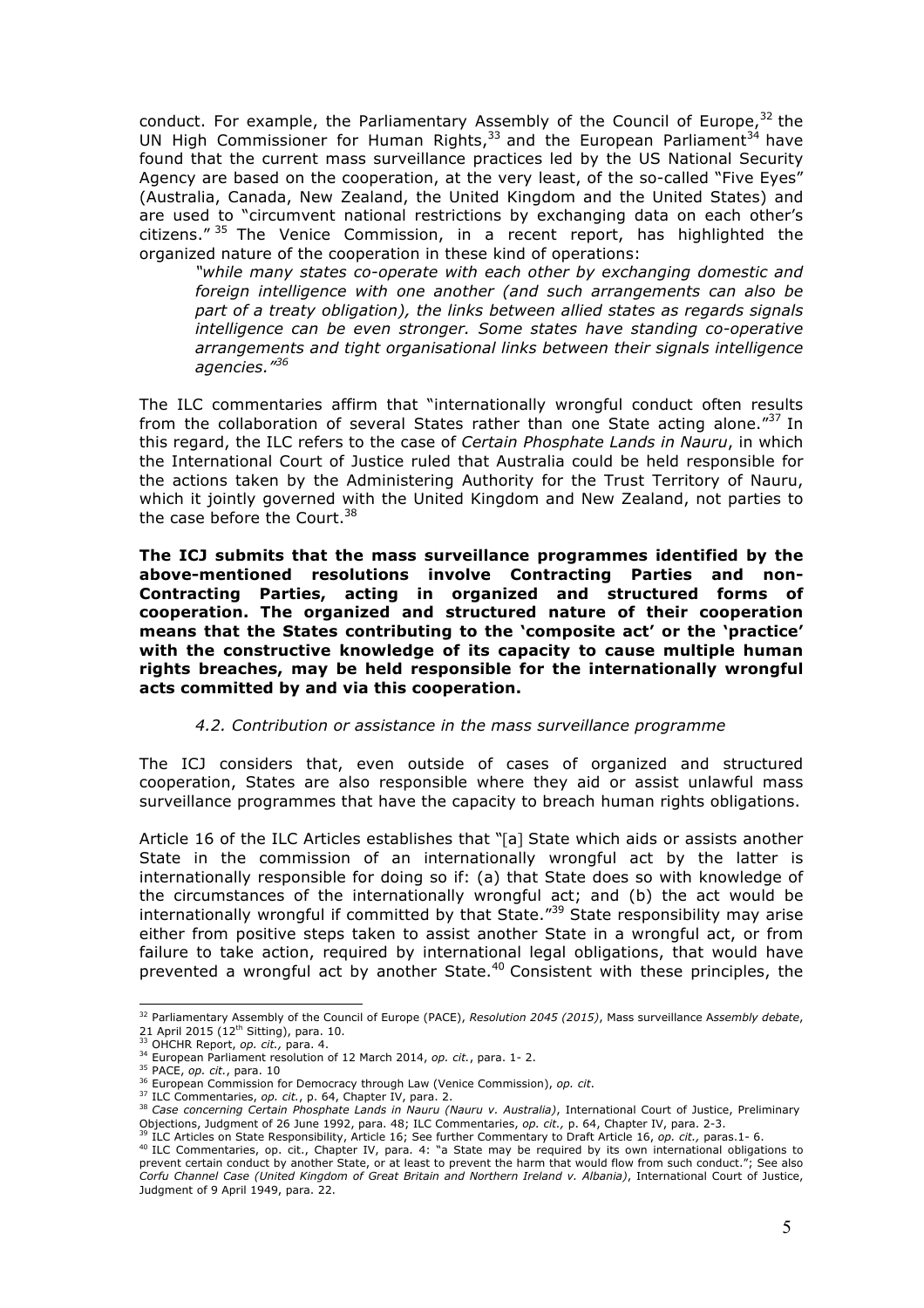Convention imposes responsibility on States for both acts and omissions that entail co-operation in acts contrary to the Convention.

In *El-Masri,* this Court's Grand Chamber found that the responsibility of the Macedonian authorities was engaged throughout the whole period of an enforced disappearance, including the unacknowledged and secret detention of the applicant in Afghanistan, because of their active facilitation of the operation. <sup>41</sup> In *Al-Nashiri* and *Abu Zubaydah*, the Court found that Poland was internationally responsible for the violations that occurred during the rendition of the applicants, both within and outside its jurisdiction, "on account of its 'acquiescence and connivance' [and that], for all practical purposes, facilitated the whole process, created the conditions for it to happen and made no attempt to prevent it from occurring."<sup>42</sup> This was the case both for the victims' transfer to and from Poland.<sup>43</sup> The jurisprudence of the Court in these rendition operations led by the United States makes clear that States providing aid and assistance in the commission of a human rights violation need not be subject to the same treaty obligations as the main wrongful actor, but only to an equivalent obligation under international law. Such obligations may, for example, arise from different treaties, such as the European Convention on Human Rights and the International Covenant on Civil and Political Rights. The critical element for the purposes of State responsibility is that in respect of either State, the conduct is similarly proscribed and constitutes a wrongful act under international law.

These principles have been applied by the European Parliament, in the conclusions of its inquiry into the US-led surveillance system, to mass or 'bulk' surveillance programmes, when it affirmed "the transfer of personal data … in the absence of adequate safeguards and protections for the … fundamental rights of EU citizens, in particular the rights to privacy and the protection of personal data, would make that ... Member State liable [for] any violation of the fundamental rights ... ."<sup>44</sup>

In *Szabó and Vissy v. Hungary*, this Court has pointed out that "governments' more and more widespread practice of transferring and sharing amongst themselves intelligence retrieved by virtue of secret surveillance … is yet another factor in requiring particular attention when it comes to external supervision and remedial measures."<sup>45</sup>

**The ICJ submits that - in accordance with article 16 of the ILC Articles - the responsibility of States that assist in mass surveillance programmes can be established from the point where those States had actual or constructive knowledge of the breaches of international human rights obligations inherent in that programme; and where the action of the Contracting Party contributed to the system.**

*4.3. Positive obligations of prevention in respect of mass surveillance*

Under the positive obligations doctrine, $46$  States must take measures to prevent action by third parties leading to violations of Convention rights. A State's positive

 <sup>41</sup> *El-Masri v. The Former Yugoslav Republic of Macedonia*, ECtHR, Application No. 39630/09, Judgment of 13 December 2012, para. 239.

<sup>42</sup> *Al-Nashiri v. Poland,* ECtHR, Application No. 28761/11, Judgment of 24 July 2014, para. 517; *Husayn (Abu Zubaydah) v. Poland*, ECtHR, Application No. 7511/13, Judgment of 24 July 2014, para. 512.

<sup>43</sup> *Al-Nashiri v. Poland,* op. cit.*,* paras. 517-518, and 539. <sup>44</sup> European Parliament resolution of 12 March 2014, *op. cit.*, para. AD.

<sup>45</sup> Szabó and Vissy v. Hungary, op. cit., para. 78.

<sup>46</sup> *Osman v. United Kingdom,* ECtHR, Application No. 23452/94, Judgment [GC] 28 October 1998; *X and Y v. the Netherlands*, ECtHR, Application No. 8978/80, Judgment of 26 March 1985; *Kaya v. Turkey*, ECtHR, Application No. 22535/93, Judgment of 28 March 2000; *Storck v. Germany*, ECtHR, Application No.61603/00, Judgment of 16 June 2005; *Costello-Roberts v. United Kingdom*, ECtHR, Application No. 13134/87, Judgment of 25 March 1993; *Hatton v. United Kingdom*, ECtHR, Application No. 36022/97, Judgment [GC] of 8 July 2003; *Keenan v. United Kingdom,* Application No. 27229/95, Judgment of 3 April 2001. See also the *Reply by the Committee of Ministers to Parliamentary Assembly Recommendation 1801 (2007) on Secret detentions and illegal transfers of detainees involving Council of*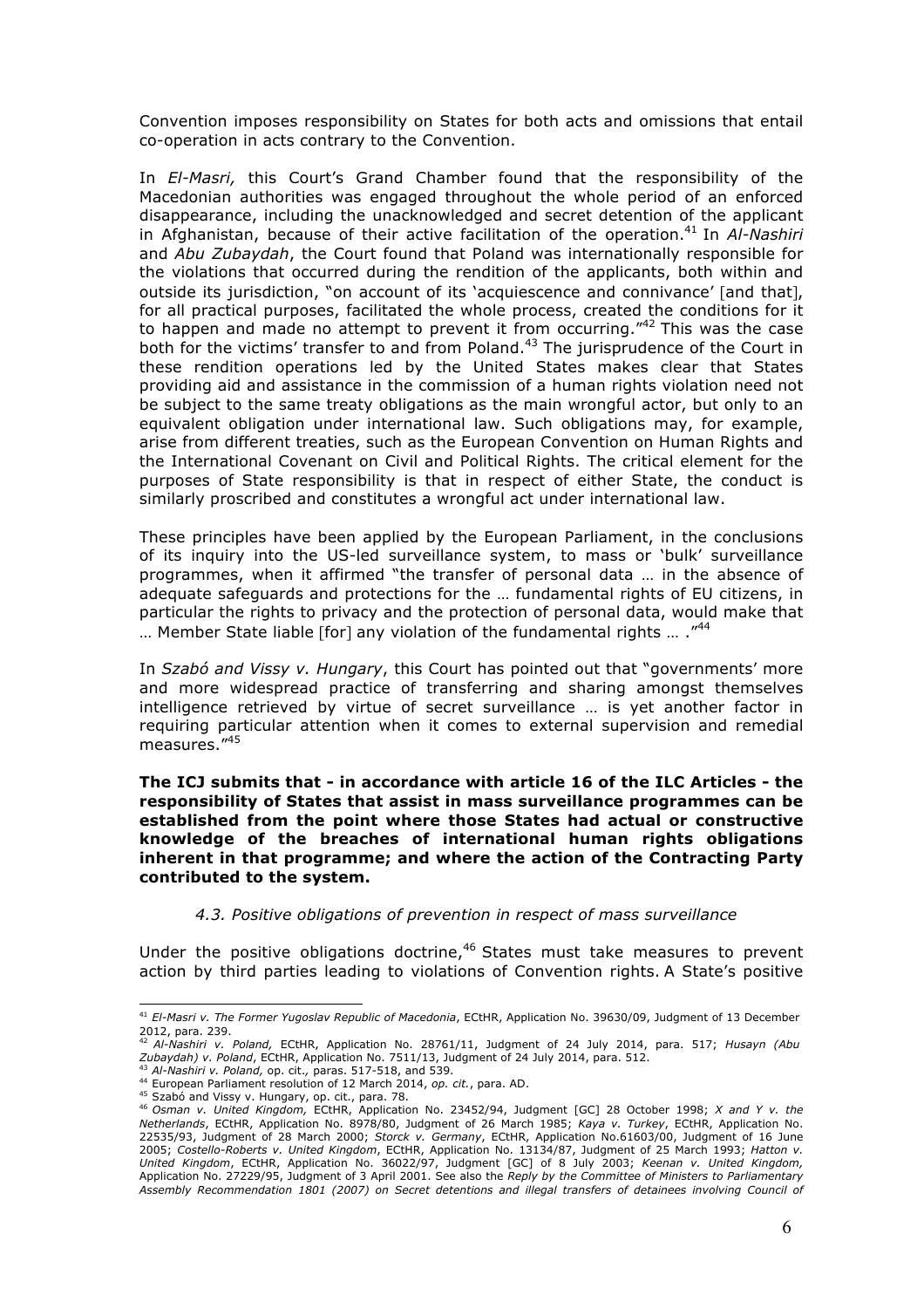obligation of prevention will be breached where it "knew or ought to have known" that the individual in question was at real and immediate risk of violation of his or her Convention rights, and failed to take reasonable measures of protection.<sup>47</sup> While such obligations must not "impose an impossible or disproportionate burden on the authorities", the latter must do "all that could be reasonably expected of them<sup>"48</sup> to prevent violations and end those that are ongoing.

The fact that, in a mass surveillance operation, elements of the violation(s) of rights typically take place outside the jurisdiction of the State where the affected individual is physically present, does not preclude the responsibility of that State. In *Rantsev v. Cyprus and Russia*, the Court held that it was within its competence to consider Russia's responsibility for violations of the rights of a victim of trafficking, transferred by private actors from Russia to Cyprus, despite the fact that the majority of the violations of the victim's rights took place outside Russia.<sup>49</sup> This was related to the nature of the criminal enterprise giving rise to the human rights abuses: cross-border trafficking that "may take place in the country of origin as well as in the country of destination."<sup>50</sup> This doctrine was also applied in *Al-Nashiri* and *Abu Zubaydah*, cases of complicity in the US-led rendition programme, where the Court found that, "Poland was required to take measures designed to ensure that individuals within its jurisdiction were not subject to<sup>"51</sup> violations of the victims' Convention rights.

The UN Human Rights Committee has stated, in relation to ICCPR rights, that States have positive obligations to take effective measures to "ensure that information concerning a person's private life does not reach the hands of persons who are not authorized by law to receive, process and use it, and is never used for purposes incompatible with the Covenant."<sup>52</sup> The UN Special Rapporteur on the promotion and protection of the right to freedom of opinion and expression has affirmed the same obligation: "to protect those affected against misuse by State organs as well as private parties"<sup>53</sup>

In fulfillment of their positive obligations,  $54$  the European Parliament has called on EU Member States "to refrain from accepting data from third states which have been collected unlawfully and from allowing surveillance activities on their territory by third states' governments or agencies which are unlawful under national law or do not meet the legal safeguards enshrined in international or EU instruments, including … the ECHR … ."<sup>55</sup> It has particularly stressed the duty not to share or receive intelligence data that could cause or would originate from human rights violations. 56

The Committee of Ministers of the Council of Europe has called on Member States to bear in mind risks for privacy caused by digital tracking and other surveillance technologies "in their bilateral discussions with third countries."57 In 1991, it had

 $\overline{a}$ 

*Europe member states*, Doc. 11493 (19 January 2008), adopted at the 1015th meeting of the Ministers' Deputies on 16 January 2008, para. 3.<br><sup>47</sup> Osman v. United Kingdom, op. cit., para. 116.

<sup>&</sup>lt;sup>47</sup> *Osman v. United Kingdom*, op. cit., para. 116.<br><sup>48</sup> *Ibid.*, paras. 115-116. These positive obligations are reflected elsewhere in international human rights law, including under the ICCPR (Article 2 ICCPR. UN CCPR, GC 31, para.8) and the Convention against Torture (Article 2 UNCAT).

<sup>49</sup> *Rantsev v. Cyprus and Russia*, ECtHR, Application No. 25965/04, Judgment of 7 January 2010, paras. 207-208.

<sup>50</sup> Ibid., para. 307.

<sup>51</sup> Al-Nashiri v. Poland, op. cit., para. 517; Husayn (Abu Zubaydah) v. Poland, op. cit., para. 512.

<sup>52</sup> Human Rights Committee, *General Comment 16*, (Twenty-third session, 1988), Compilation of General Comments and General Recommendations Adopted by Human Rights Treaty Bodies, U.N. Doc. HRI/GEN/1/Rev.1 at 21 (1994), para 10.<br><sup>53</sup> Report of the Special Rapporteur on the promotion and protection of the right to freedom of opinion and expression,

UN Doc. A/HRC/17/27, 16 May 2011, para. 58 Fig. 2011, particle 2011, para. 58<br>
<sup>54</sup> European Parliament resolution of 12 March 2014, *op. cit.*, para. 27

<sup>55</sup> *Ibid.*, para. 25.

<sup>56</sup> European Parliament resolution of 8 September 2015 on '*Human rights and technology: the impact of intrusion and surveillance systems on human rights in third countries*' (2014/2232(INI)), para. 4. <sup>57</sup> *Declaration of the Committee of Ministers on* 11 June 2013, op. cit., para. 8.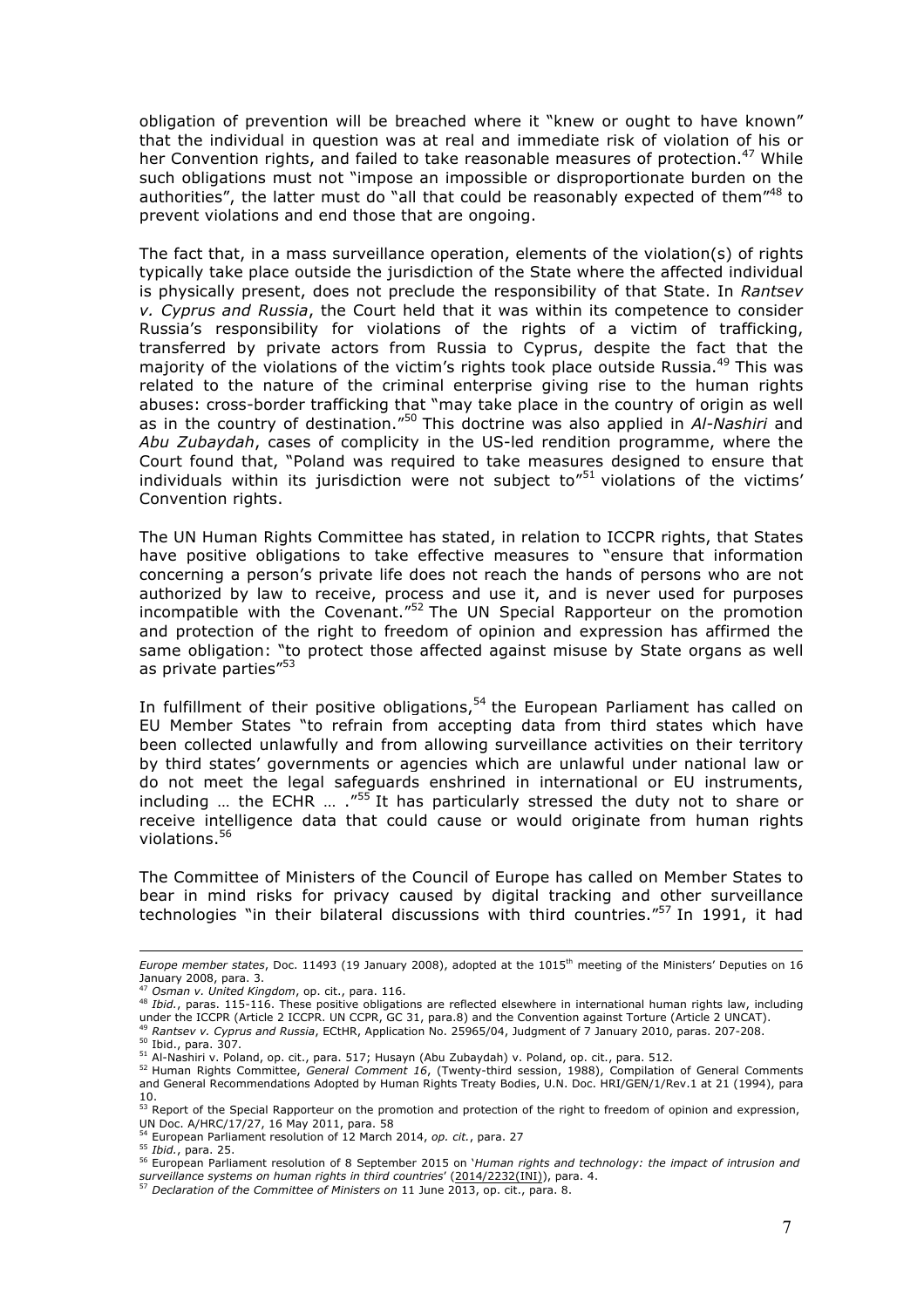recommended that "communication, in particular by electronic means, of personal data or personal data files by public bodies to third parties should be accompanied by safeguards and guarantees designed to ensure that the privacy of the data subject is not unduly prejudiced."<sup>58</sup> Further guidance is contained in other documents of the Committee of Ministers. <sup>59</sup> The Article 29 Working Party has affirmed, with regard to the introduction of automated data exchange systems among countries for tax purposes, that this "implies bigger (security) risks and liability under EU data protection laws. Therefore, such model … has to be complemented by adequate measures to respond to the increased risks and responsibilities."<sup>60</sup>

The ICJ submits that the positive obligations of States under article 8 ECHR with regard to data transfer should be read in light of other sources of international law binding upon Contracting Parties.<sup>61</sup> Convention no. 108<sup>62</sup> and the *Recommendation on the Communication to Third Parties of Personal Data held by Public Bodies* require that, to allow for the free flow of transborder communications, the system of privacy rights protection in third countries to which data is transferred must be adequate in comparison to that of the Contracting Party from which the data is sent (principle of adequacy of protection systems).<sup>63</sup> More recently, an Additional Protocol to Convention no. 108 obliges States to "provide for the transfer of personal data to a recipient that is subject to the jurisdiction of a State or organisation that is not Party to the Convention only if that State or organisation ensures an adequate level of protection for the intended data transfer.<sup>"64</sup> The European Parliament, in its conclusion to its mass surveillance inquiry, also called on EU Member States to respect the principle of adequate privacy rights protection in transfer of data to third countries, as did the CJEU in the *Schrems* case in relation to EU Directive 95/46/EC. 65

**The ICJ submits that, under international law, in mass surveillance programmes whereby a State establishes a system of interception, storage and intelligence cooperation in the field of surveillance and data transfer, or has participated or contributed to a mass surveillance programme, or knows or ought to have known of such a mass surveillance programme, the State has the obligation to establish an appropriate system of safeguards in relation to the programme for the respect and protection of the rights to privacy and to freedom of expression under articles 8 and 10 of the Convention.**

**In addition, States Parties to the ECHR and Convention no. 108 have a duty to take steps to protect the right to privacy and freedom of expression of the persons subject to their jurisdiction from the violations of article 8 and 10 ECHR rights caused by mass surveillance programmes. In particular, in** 

 <sup>58</sup> Recommendation no. R(91)10 of the Committee of Ministers to Member States on the Communication to Third Parties of Personal Data held by Public Bodies, adopted by the Committee of Ministers on 9 September 1991 at the 461<sup>st</sup> meeting of the Ministers' Deputies, Appendix, para. 2.1.

 $59$  Recommendation CM/Rec(2010)13 of the Committee of Ministers to member states on the protection of individuals with regard to automatic processing of personal data in the context of profiling, a*dopted by the Committee of Ministers*<br>*on 23 November 2010 at the 1099<sup>th</sup> meeting of the Ministers' Deputies* (the UK reserved its positi Recommendation)*,* paras. 2.2, 6, and 8.1.

Statement of the WP29 on automatic inter-state exchanges of personal data for tax purposes (14/EN WP 230), adopted on 4 February 2015, para 2.

<sup>61</sup> Al-Adsani v. the United Kingdom, ECtHR, Application No. 35763/97, Judgment [GC] of 21 November 2001, para. 55.<br><sup>62</sup> Council of Europe, Convention for the Protection of Individuals with Regard to the Automatic Processing *Data ('Convention No. 108')*, 28 January 1981, entry into force 1 October 1985, ETS 108, preamble and article 1.

<sup>63</sup> Convention No. 108, Article 12.3.a; Recommendation no. R(91)10 of the Committee of Ministers, *op. cit.,* Appendix,

<sup>8.3-8.4.&</sup>lt;br><sup>64</sup> Additional Protocol to the Convention for the Protection of Individuals with regard to Automatic Processing of Personal Data, regarding supervisory authorities and transborder data flows, CETS Np.181, Article 2.1. While this Additional Protocol has not been ratified by all Council of Europe Members, the eight signatory countries, have the obligation to refrain to act against its object and purpose under article 18 of the Vienna Convention on the Law of Treaties 1969. As explained in its Preamble, the object and purpose of the Additional Protocol is "to ensure the effective protection of human rights and fundamental freedoms, and in particular the right to privacy, in relation to such exchanges of

personal data." <sup>65</sup> European Parliament resolution of 12 March 2014, *op. cit.,* para. 41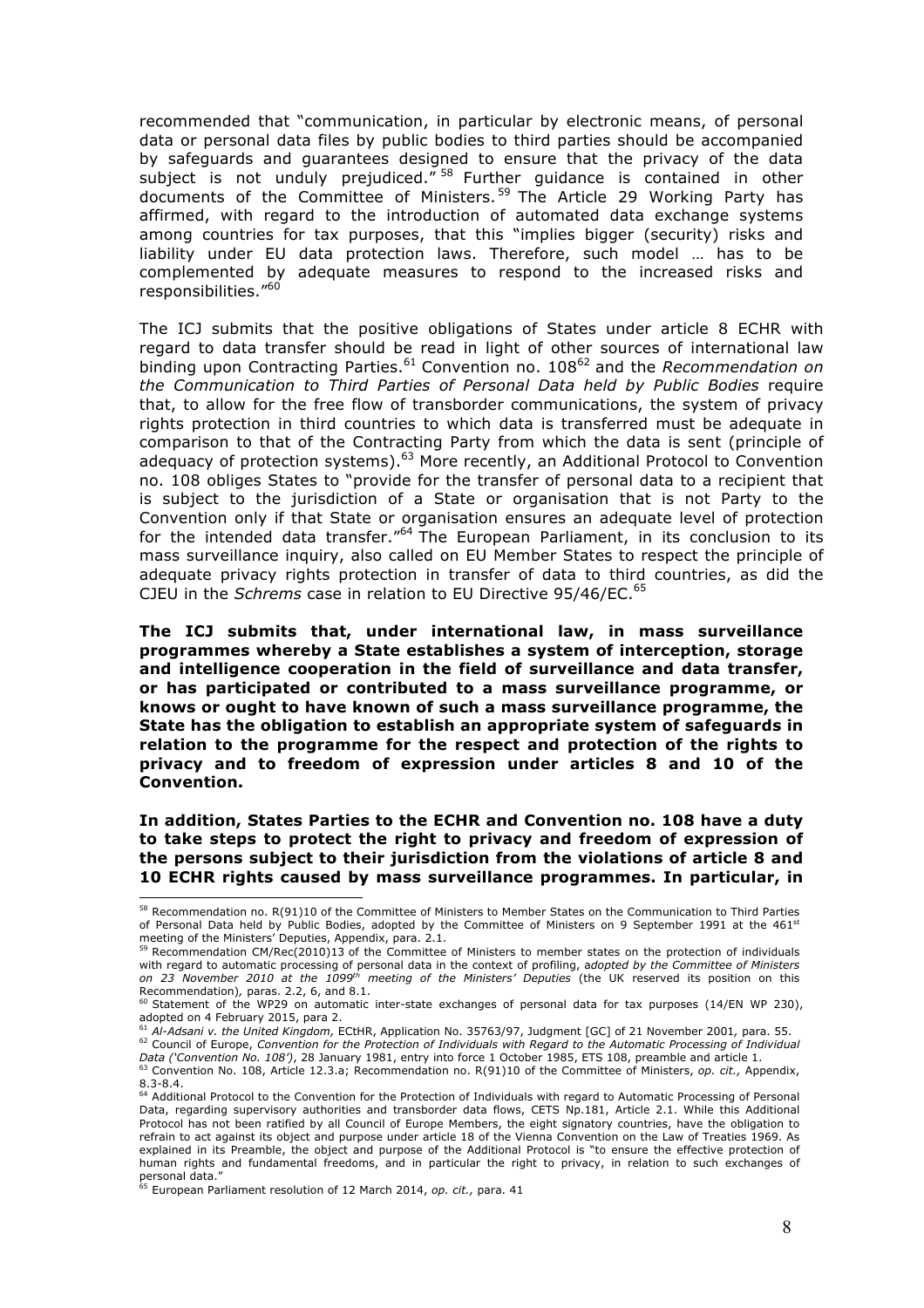**light of the obligations under Convention no. 108, they should ascertain that an adequate level of protection of these rights exists in countries where data is to be transferred.** 

#### **5. The extraterritorial dimensions of the right to privacy applied to surveillance activity**

Given the transborder nature of internet communication, the obligations of States (both negative and positive) in regard to mass interception of internet data necessarily apply extraterritorially in certain situations. As discussed in the previous section, States have obligations under the Convention to respect and to take positive measures to protect privacy rights in respect of persons on their territory. However, a State may also be responsible under the Convention for the interception of data originating from outside its jurisdiction where it operates or contributes to (see section 2 above) a mass surveillance programme.

In *Weber and Saravia v. Germany*, the Court held that "the transmission of data to and their use by other authorities, which enlarged the group of persons with knowledge of the personal data intercepted and can lead to investigations being instituted against the persons concerned,"<sup>66</sup> would be an interference with the right to privacy under article 8 ECHR. The Court found in that case that Germany would be responsible for violations of the right to privacy of persons located outside of Germany via interception of satellite or radio signals from facilities located in Germany.<sup>67</sup>

Notably, Convention no. 108 does not apply the principle of adequacy of protection to a State in relation to data that is imported into the State as this "presents no problems because imported data are in any case covered by the data protection regime of the importing State.<sup>"68</sup> Consequently, a State that imports information from a third State or that intercepts information coming from a third State would be responsible for human rights violations occurring on its territory caused by such interception. The ICJ further notes that Convention no. 108 mandates that States "assist any person resident abroad to exercise the rights conferred by its domestic law giving effect to the principles set out in Article 8 of this Convention".<sup>69</sup> The Convention recognizes the fact that the State of location of the entity with control over the information/data is under an obligation to provide protection and redress for the right's violations. The Committee of Ministers of the Council of Europe has held that, in the context of the internet, "states should … refrain from any action that would directly or indirectly harm persons or entities outside of their territorial jurisdiction."70

Therefore, in cases of mass surveillance, the State's authority or control over the information, and therefore of an important element of the private sphere of the person concerned, is sufficient to establish jurisdiction, irrespective of the location of the individual concerned. This reflects the general principles of jurisdiction established by the Court, which has repeatedly affirmed, notably in *Al-Skeini and others v. United Kingdom,* that, "a Contracting State's jurisdiction under Article 1 may extend to acts of its authorities which produce effects outside its own territory. $171$  In particular, the Court has held that such jurisdiction may arise either "when, through the consent, invitation or acquiescence of the Government of that territory, it exercises all or some of the public powers normally to be exercised by

 <sup>66</sup> *Weber and Saravia v. Germany*, op. cit., para. 79.

<sup>67</sup> Ibid., para. 88.

<sup>68</sup> Explanatory Report to Convention no. 108, para. 66.

<sup>&</sup>lt;sup>69</sup> Convention No. 108, Article 14.1.

<sup>70</sup> Declaration by the Committee of Ministers on Internet governance principles, adopted by the Committee of Ministers on 21 September 2011 at the 1121<sup>st</sup> meeting of the Ministers' Deputies, para 3.

<sup>71</sup> *Al-Skeini and Others v. United Kingdom*, ECtHR, Application No. 55721/07, Judgment [GC] of 7 July 2011, para.133